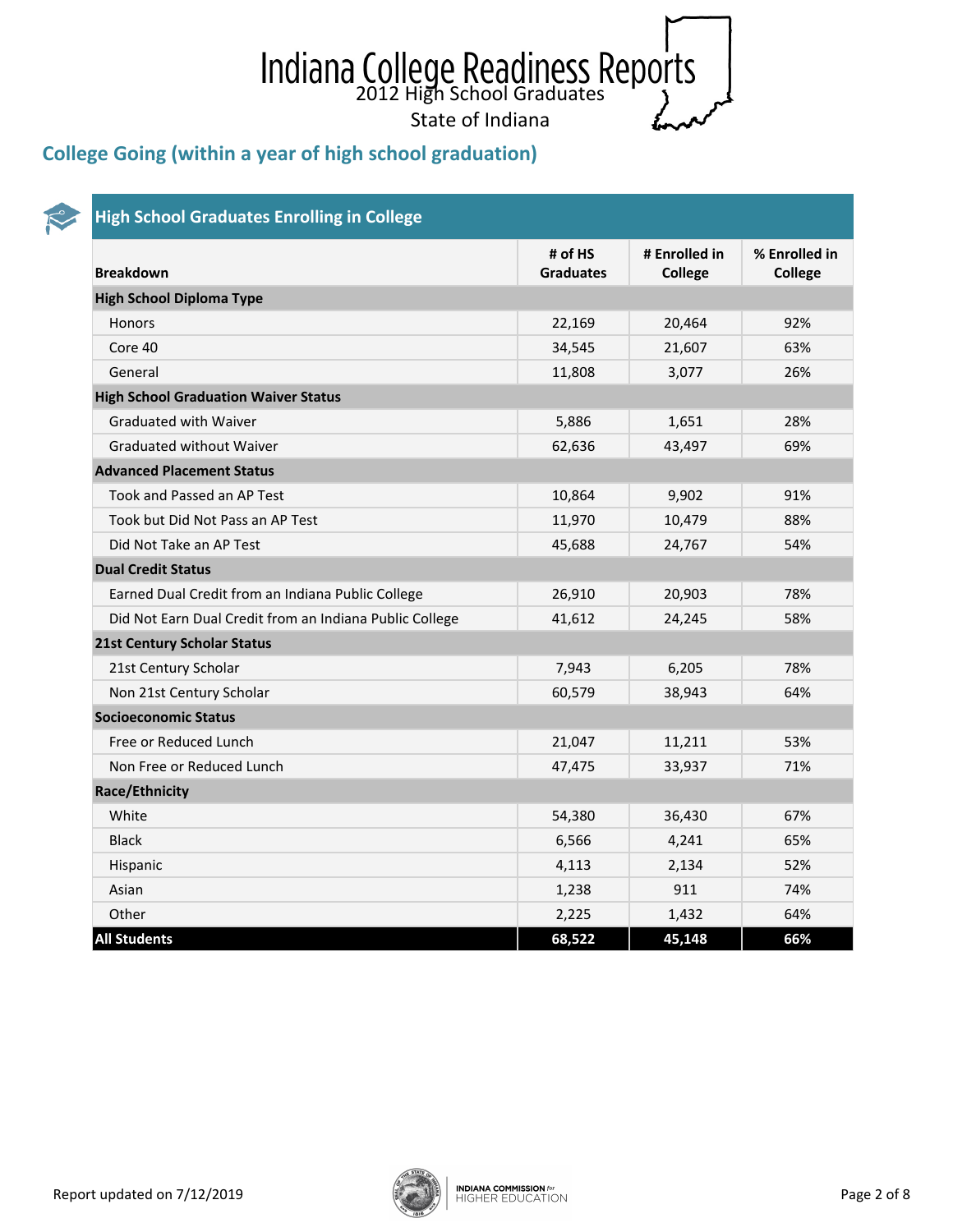State of Indiana

### **High School Graduate Enrollment by College Type**

| <b>College Type</b>                       | # of HS Graduates | % of Total HS<br><b>Graduates</b> |
|-------------------------------------------|-------------------|-----------------------------------|
| Indiana Public College                    | 33,712            | 49.2%                             |
| Indiana Private College (non-profit)      | 5,508             | 8.0%                              |
| Indiana Private College (for-profit)      | 168               | 0.2%                              |
| Out-of-State Public College               | 2,863             | 4.2%                              |
| Out-of-State Private College (non-profit) | 2,642             | 3.9%                              |
| Out-of-State Private College (for-profit) | 183               | 0.3%                              |
| Non-degree Granting School                | 72                | 0.1%                              |
| Indiana State-Affiliated Public           | $\Omega$          | 0.0%                              |
| Did Not Enroll in College                 | 23,374            | 34.1%                             |

# **Indiana Public College Enrollment**

ш

# **Indiana Public College Enrollment by College**

| <b>College</b>                                    | # Enrolled in IN<br><b>Public College</b> | % of Total Enrolled<br>in IN Public College |
|---------------------------------------------------|-------------------------------------------|---------------------------------------------|
| <b>Ball State University</b>                      | 3,030                                     | 9.3%                                        |
| Indiana State University                          | 2,026                                     | 6.2%                                        |
| University of Southern Indiana                    | 1,631                                     | 5.0%                                        |
| Indiana University-Bloomington                    | 4,551                                     | 14.0%                                       |
| Indiana University-East                           | 295                                       | 0.9%                                        |
| Indiana University-Kokomo                         | 381                                       | 1.2%                                        |
| Indiana University-Northwest                      | 592                                       | 1.8%                                        |
| Indiana University-Purdue University-Indianapolis | 2,839                                     | 8.7%                                        |
| Indiana University-South Bend                     | 806                                       | 2.5%                                        |
| Indiana University-Southeast                      | 637                                       | 2.0%                                        |
| Purdue University-Fort Wayne                      | 1,392                                     | 4.3%                                        |
| Purdue University-Northwest                       | $\Omega$                                  | 0.0%                                        |
| Purdue University-Polytechnic Statewide           | 102                                       | 0.3%                                        |
| Purdue University-West Lafayette                  | 3,341                                     | 10.3%                                       |
| Ivy Tech Community College                        | 9,324                                     | 28.7%                                       |
| <b>Vincennes University</b>                       | 1,535                                     | 4.7%                                        |

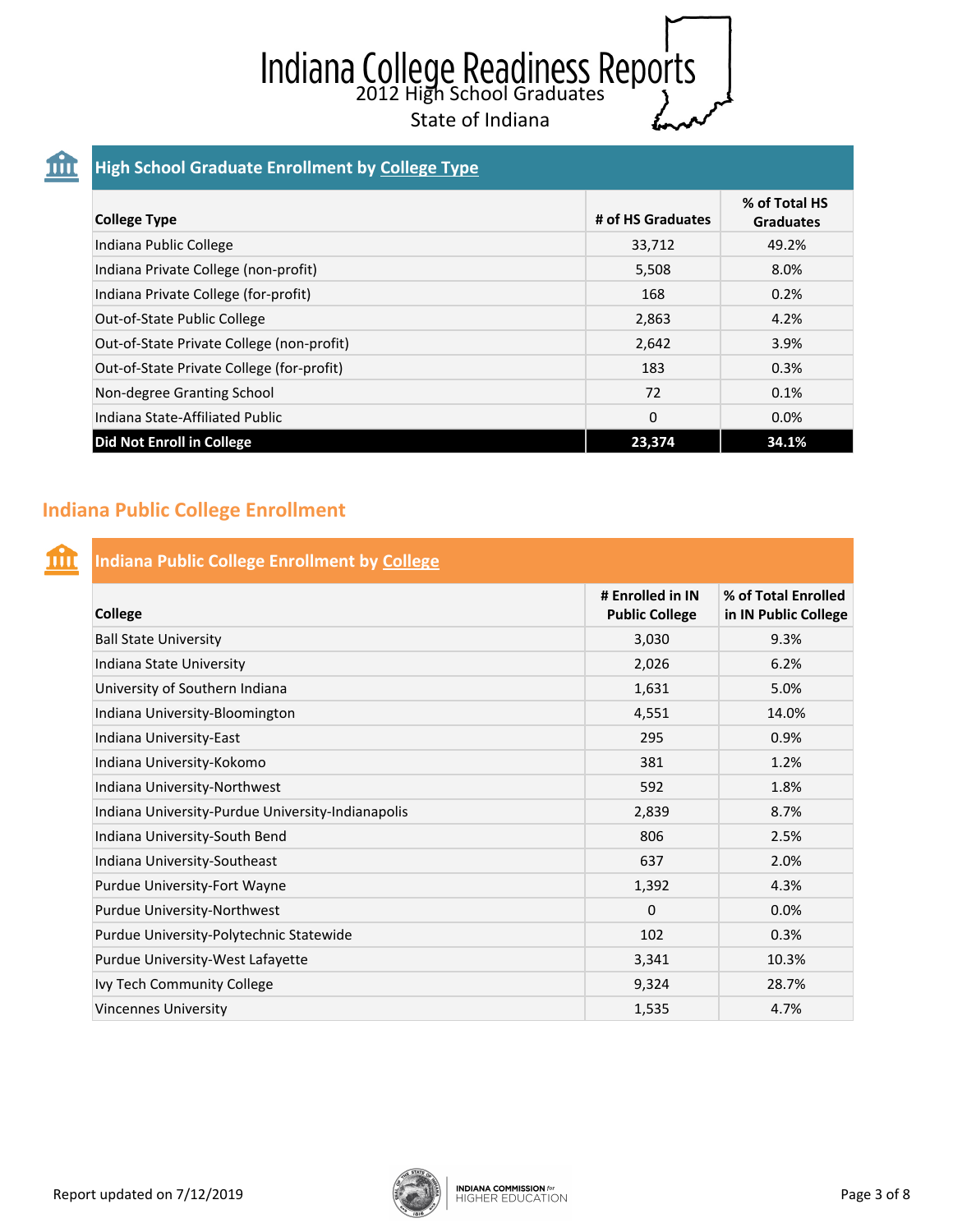State of Indiana



### **Indiana Public College Enrollment by Degree Type**

|                                                    | # Enrolled in IN      | % of Total Enrolled  |
|----------------------------------------------------|-----------------------|----------------------|
| Degree Type                                        | <b>Public College</b> | in IN Public College |
| Bachelor's Degree (four-year)                      | 21,594                | 64.1%                |
| Associate Degree (two-year)                        | 10,922                | 32.4%                |
| Award of at least 1 but less than 2 academic years | 237                   | 0.7%                 |
| Award of less than 1 academic year                 | 215                   | 0.6%                 |
| Unclassified undergraduate                         | 744                   | 2.2%                 |



### **Indiana Public College Enrollment by Program Type**

| <b>Program Type</b>                               | # Enrolled in IN<br><b>Public College</b> | % of Total Enrolled<br>in IN Public College |
|---------------------------------------------------|-------------------------------------------|---------------------------------------------|
| <b>Arts and Humanities</b>                        | 5,086                                     | 15%                                         |
| <b>Business and Communication</b>                 | 4,820                                     | 14%                                         |
| Education                                         | 2,062                                     | 6%                                          |
| <b>Health</b>                                     | 5,670                                     | 17%                                         |
| Science, Technology, Engineering, and Math (STEM) | 6,292                                     | 19%                                         |
| Social and Behavioral Sciences and Human Services | 2,729                                     | 8%                                          |
| Trades                                            | 1,978                                     | 6%                                          |
| Undecided                                         | 5,075                                     | 15%                                         |

#### **Indiana Public College Enrollment by Status**

| <b>Status</b>             | # Enrolled in IN<br><b>Public College</b> | <b>% of Total Enrolled</b><br>in IN Public College |
|---------------------------|-------------------------------------------|----------------------------------------------------|
| <b>Full-Time Students</b> | 27.037                                    | 80%                                                |
| <b>Part-Time Students</b> | 6,675                                     | 20%                                                |

### **Academic Preparation**

| $\mathcal{L}(\mathcal{L})$ |
|----------------------------|
| $\mathcal{L}(\mathcal{L})$ |
|                            |
|                            |
|                            |
|                            |

#### **Indiana Public College Remediation by Subject**

| <b>Subject</b>                 | # Enrolled in IN<br><b>Public College</b> | % of Total Enrolled<br>in IN Public College | # Earning<br><b>Remedial Credits</b> | % Earning<br><b>Remedial Credits</b> |
|--------------------------------|-------------------------------------------|---------------------------------------------|--------------------------------------|--------------------------------------|
| Math Only                      | 5,045                                     | 15%                                         | 3,831                                | 76%                                  |
| English/Language Arts Only     | 1,297                                     | 4%                                          | 912                                  | 70%                                  |
| Both Math and English/Language | 3,143                                     | 9%                                          | 1,907                                | 61%                                  |
| <b>No Remediation</b>          | 24,227                                    | 72%                                         |                                      | . .                                  |

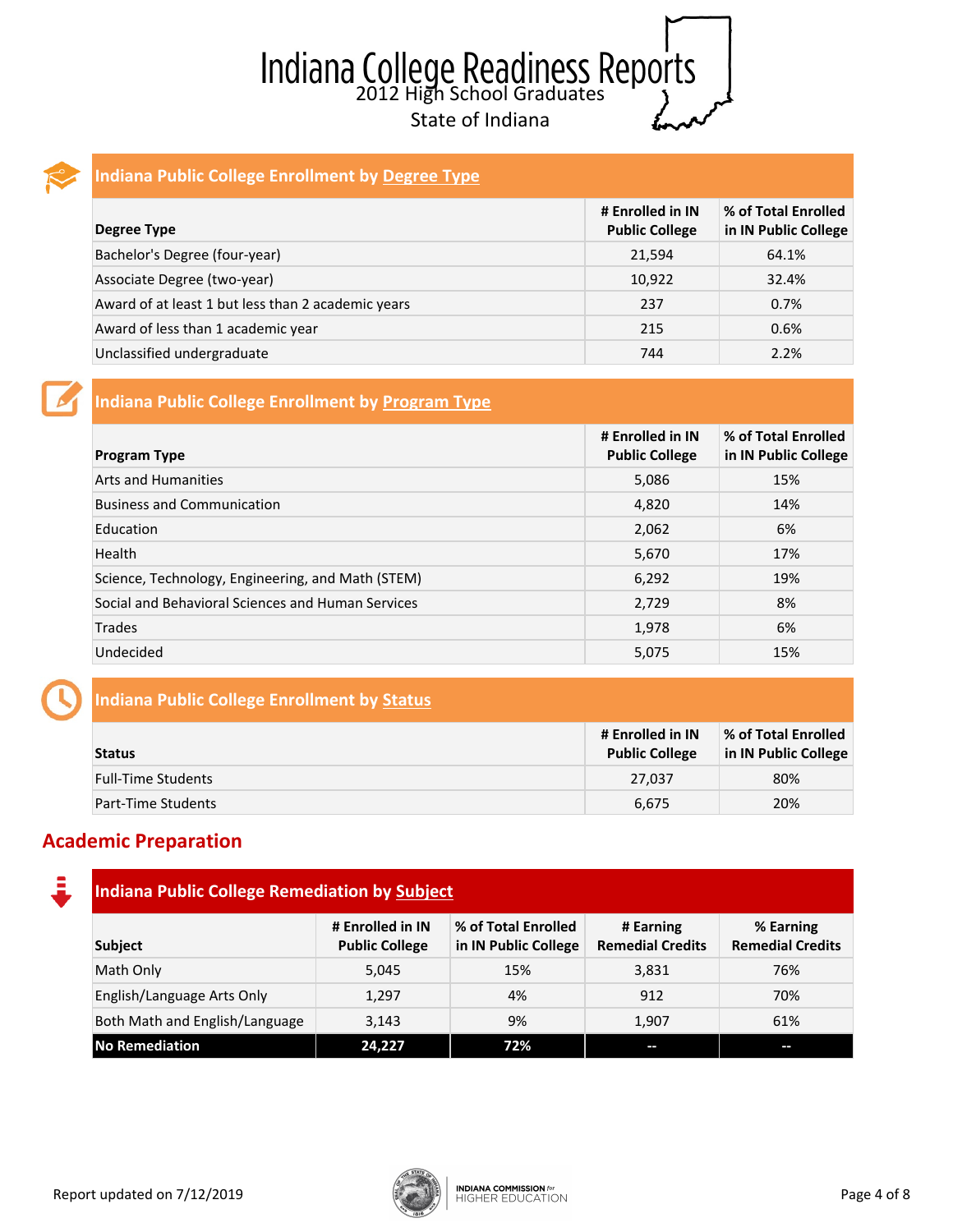State of Indiana

| 살아 있는 것이 없어요. |  |
|---------------|--|
| . .           |  |
|               |  |
|               |  |

#### **Indiana Public College Students Needing Remediation**

| <b>Breakdown</b>                                        | # Enrolled<br>in IN Public<br><b>College</b> | # Needing | % Needing<br><b>Remediation Remediation</b> | # Earning<br><b>Remedial</b><br><b>Credits</b> | % Earning<br><b>Remedial</b><br><b>Credits</b> |
|---------------------------------------------------------|----------------------------------------------|-----------|---------------------------------------------|------------------------------------------------|------------------------------------------------|
| <b>High School Diploma Type</b>                         |                                              |           |                                             |                                                |                                                |
| <b>Honors</b>                                           | 14,040                                       | 946       | 7%                                          | 863                                            | 91%                                            |
| Core 40                                                 | 17,120                                       | 6,552     | 38%                                         | 4,751                                          | 73%                                            |
| General                                                 | 2,552                                        | 1,987     | 78%                                         | 1,036                                          | 52%                                            |
| <b>High School Graduation Waiver Status</b>             |                                              |           |                                             |                                                |                                                |
| Graduated with Waiver                                   | 1,356                                        | 1,111     | 82%                                         | 631                                            | 57%                                            |
| <b>Graduated without Waiver</b>                         | 32,356                                       | 8,374     | 26%                                         | 6,019                                          | 72%                                            |
| <b>Advanced Placement Status</b>                        |                                              |           |                                             |                                                |                                                |
| Took and Passed an AP Test                              | 6,438                                        | 237       | 4%                                          | 208                                            | 88%                                            |
| Took but Did Not Pass an AP Test                        | 7,615                                        | 1,038     | 14%                                         | 853                                            | 82%                                            |
| Did Not Take an AP Test                                 | 19,659                                       | 8,210     | 42%                                         | 5,589                                          | 68%                                            |
| <b>Dual Credit Status</b>                               |                                              |           |                                             |                                                |                                                |
| Earned Dual Credit from an Indiana Public College       | 15,705                                       | 2,914     | 19%                                         | 2,255                                          | 77%                                            |
| Did Not Earn Dual Credit from an Indiana Public College | 18,007                                       | 6,571     | 36%                                         | 4,395                                          | 67%                                            |
| 21st Century Scholar Status                             |                                              |           |                                             |                                                |                                                |
| 21st Century Scholar                                    | 5,281                                        | 1,848     | 35%                                         | 1,287                                          | 70%                                            |
| Non 21st Century Scholar                                | 28,431                                       | 7,637     | 27%                                         | 5,363                                          | 70%                                            |
| <b>Socioeconomic Status</b>                             |                                              |           |                                             |                                                |                                                |
| Free or Reduced Lunch                                   | 9,117                                        | 3,821     | 42%                                         | 2,389                                          | 63%                                            |
| Non Free or Reduced Lunch                               | 24,595                                       | 5,664     | 23%                                         | 4,261                                          | 75%                                            |
| <b>Race/Ethnicity</b>                                   |                                              |           |                                             |                                                |                                                |
| White                                                   | 26,934                                       | 6,739     | 25%                                         | 4,997                                          | 74%                                            |
| <b>Black</b>                                            | 3,273                                        | 1,645     | 50%                                         | 889                                            | 54%                                            |
| Hispanic                                                | 1,721                                        | 611       | 36%                                         | 437                                            | 72%                                            |
| Asian                                                   | 685                                          | 114       | 17%                                         | 90                                             | 79%                                            |
| Other                                                   | 1,099                                        | 376       | 34%                                         | 237                                            | 63%                                            |
| <b>All Students</b>                                     | 33,712                                       | 9,485     | 28%                                         | 6,650                                          | 70%                                            |

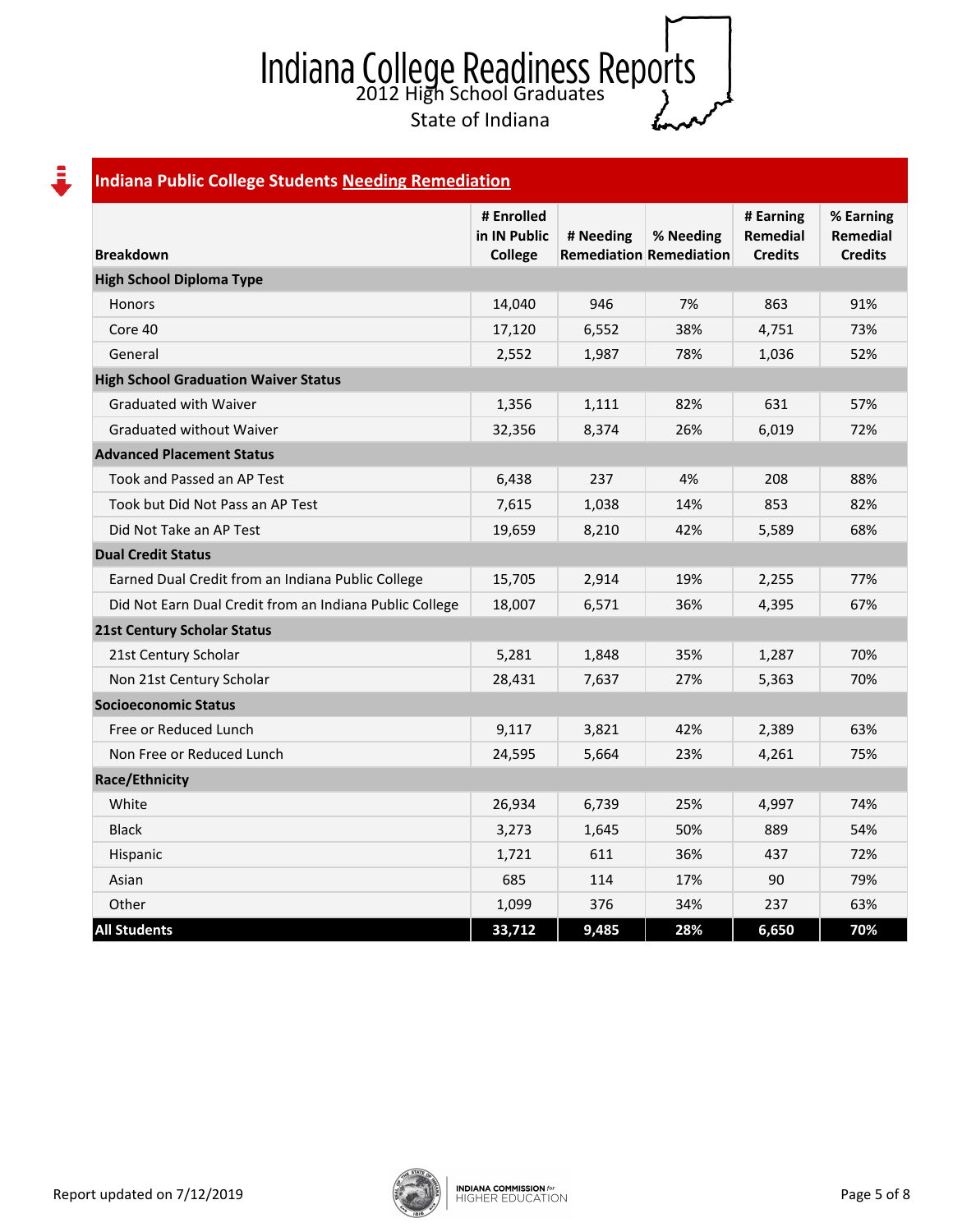State of Indiana

## **Student Performance**

 $\mathbf{A}^+$ 

# **Indiana Public College Student Performance**

| <b>Breakdown</b>                                        | # Enrolled in IN<br><b>Public College</b> | <b>Average Freshman</b><br><b>Year GPA</b> | <b>Average Freshman</b><br><b>Credit Hours Earned</b> |
|---------------------------------------------------------|-------------------------------------------|--------------------------------------------|-------------------------------------------------------|
| <b>High School Diploma Type</b>                         |                                           |                                            |                                                       |
| Honors                                                  | 14,040                                    | 3.1                                        | 27.30                                                 |
| Core 40                                                 | 17,120                                    | 2.3                                        | 17.72                                                 |
| General                                                 | 2,552                                     | 2.0                                        | 9.59                                                  |
| <b>High School Graduation Waiver Status</b>             |                                           |                                            |                                                       |
| <b>Graduated with Waiver</b>                            | 1,356                                     | 2.2                                        | 11.05                                                 |
| Graduated without Waiver                                | 32,356                                    | 2.6                                        | 21.52                                                 |
| <b>Advanced Placement Status</b>                        |                                           |                                            |                                                       |
| Took and Passed an AP Test                              | 6,438                                     | 3.2                                        | 28.15                                                 |
| Took but Did Not Pass an AP Test                        | 7,615                                     | 2.7                                        | 24.47                                                 |
| Did Not Take an AP Test                                 | 19,659                                    | 2.3                                        | 17.48                                                 |
| <b>Dual Credit Status</b>                               |                                           |                                            |                                                       |
| Earned Dual Credit from an Indiana Public College       | 15,705                                    | 2.8                                        | 23.57                                                 |
| Did Not Earn Dual Credit from an Indiana Public College | 18,007                                    | 2.4                                        | 18.94                                                 |
| 21st Century Scholar Status                             |                                           |                                            |                                                       |
| 21st Century Scholar                                    | 5,281                                     | 2.3                                        | 19.81                                                 |
| Non 21st Century Scholar                                | 28,431                                    | 2.7                                        | 21.33                                                 |
| <b>Socioeconomic Status</b>                             |                                           |                                            |                                                       |
| Free or Reduced Lunch                                   | 9,117                                     | 2.3                                        | 16.84                                                 |
| Non Free or Reduced Lunch                               | 24,595                                    | 2.7                                        | 22.67                                                 |
| <b>Race/Ethnicity</b>                                   |                                           |                                            |                                                       |
| White                                                   | 26,934                                    | 2.7                                        | 21.91                                                 |
| <b>Black</b>                                            | 3,273                                     | 2.1                                        | 15.76                                                 |
| Hispanic                                                | 1,721                                     | 2.5                                        | 18.53                                                 |
| Asian                                                   | 685                                       | 2.9                                        | 25.31                                                 |
| Other                                                   | 1,099                                     | 2.4                                        | 18.30                                                 |
| <b>Enrollment Status</b>                                |                                           |                                            |                                                       |
| <b>Full-Time Students</b>                               | 27,037                                    | 2.7                                        | 24.06                                                 |
| Part-Time Students                                      | 6,675                                     | 2.2                                        | 9.09                                                  |
| <b>All Students</b>                                     | 33,712                                    | 2.6                                        | 21.10                                                 |

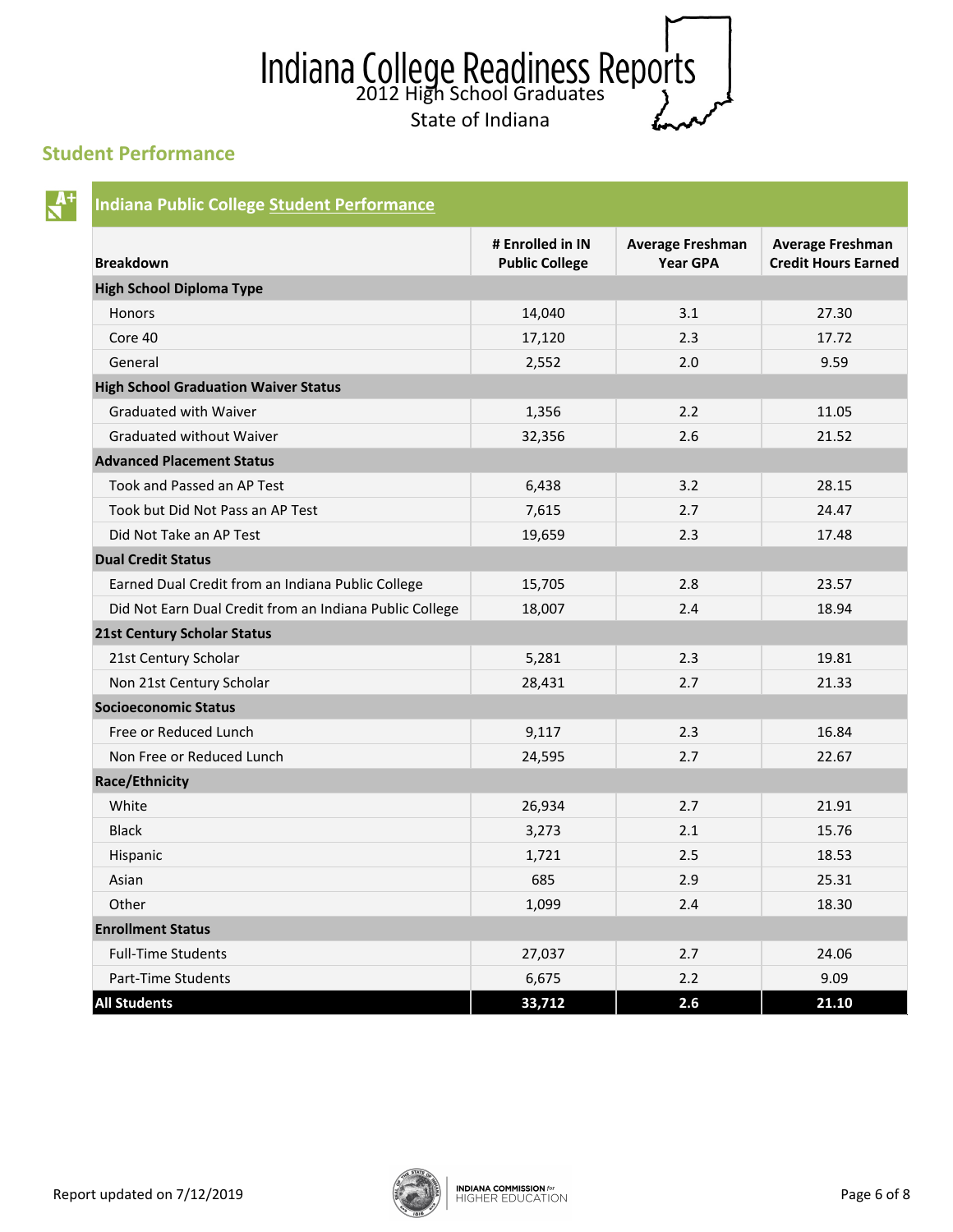